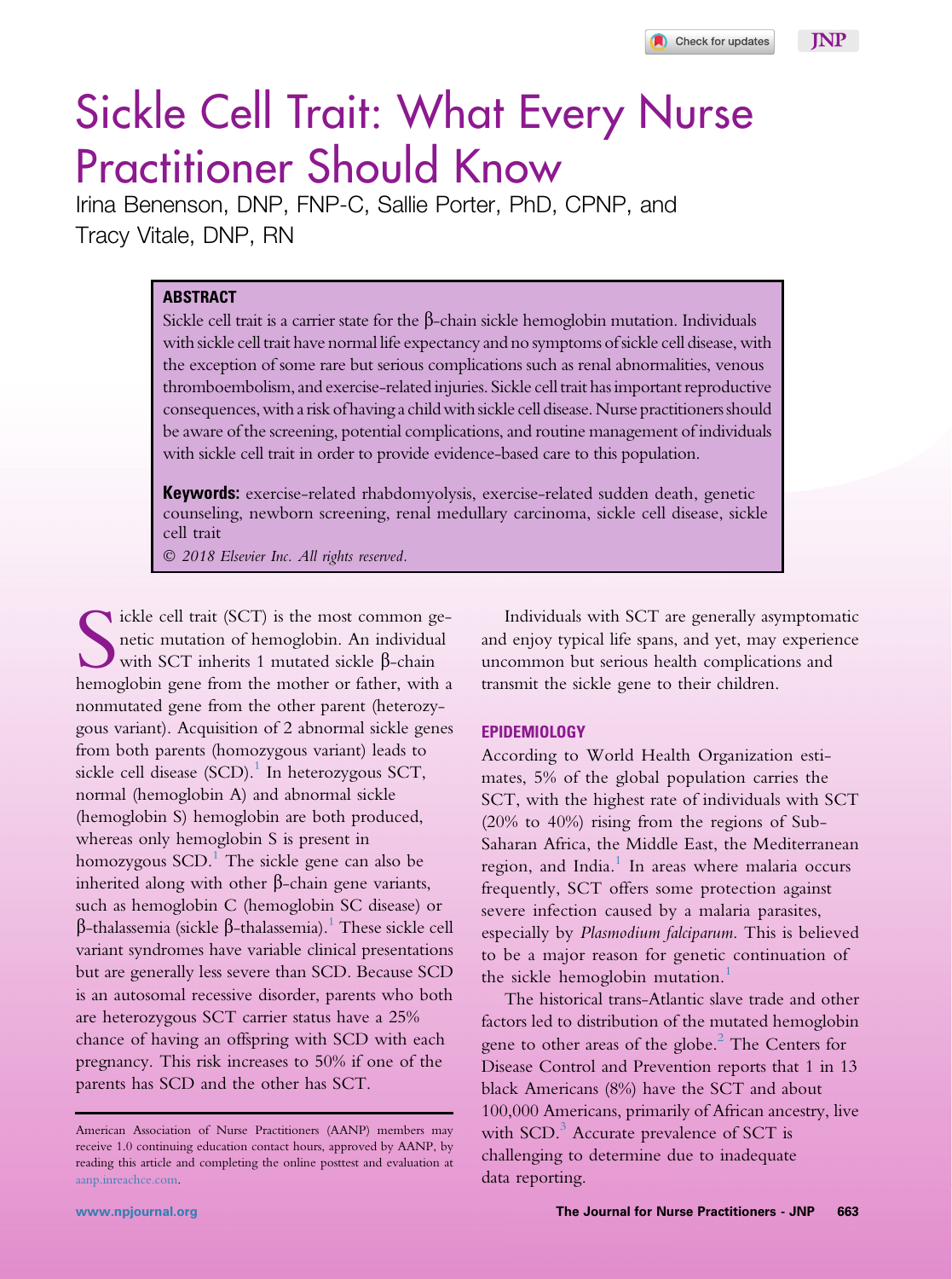# PATHOPHYSIOLOGY

SCT is a heterozygous carrier state, not a disease. In SCT, sickle hemoglobin S accounts for only 35% to  $45\%$  of total hemoglobin.<sup>[1](#page-6-0)</sup> The presence of normal hemoglobin A dilutes mutated hemoglobin S and greatly reduces the probability of sickling and hemolysis.<sup>1</sup> However, erythrocytes stiffness, increased blood viscosity, and intravascular thrombosis have been reported in individuals with SCT in situations of severe volume depletion, hyperthermia, and reduced oxygen tension.<sup>[4](#page-6-0)</sup> In extreme circumstances of high-intensity sports and military training, SCT has been shown to increase the risk of rhabdomyolysis and exercise-related sud-den death.<sup>[4](#page-6-0)</sup> Structural changes of red blood cells and impaired endothelial function account for other rare SCT complications such as venous thromboembolism and kidney damage. However, the magnitude of the clinically relevant red blood cell sickling and intravascular thrombosis is much less in SCT persons than in SCD patients. $^{2}$  $^{2}$  $^{2}$  For these reasons, SCT individuals do not display chronic vasoocclusive complications and have a life expectancy similar to that in general population.

Hemoglobin S is a predominant type in SCD, and normal hemoglobin A is absent. When exposed to conditions of low oxygen, red blood cells, containing hemoglobin S, become inflexible and assume a sickle shape.<sup>1</sup> Chronic sickling, vaso-occlusion, and hemolysis are hallmarks of  $SCD$ .<sup>[1](#page-6-0)</sup>  $SCD$  affects every major organ system, causes significant morbidity, and reduces the life span of the affected individuals by almost 30 years.

# SCT SCREENING AND GENETIC COUNSELING

#### Screening of Newborns

Fifty states in the United States offer SCD screening at birth and the proportion of parents opting out of screening is low. $6,7$  The screening is performed to identify newborns with SCD so that appropriate care can be initiated as soon as possible. In the course of screening for SCD, SCT carriers are also identified. Because detection of SCT is not the primary purpose of the newborn screening, some laboratories may not convey the SCT finding directly to parents, and therefore, parents of children with SCT may be unaware of their infant's screening results.<sup>[8](#page-6-0)</sup>

If results indicating the presence of SCT are not directly reported, the opportunities to counsel families on potential SCT—related complications and future family planning might be overlooked. Knowledge of their SCT status may affect life style and reproductive choices not only of the newborn at puberty and beyond but also of the parents, other children of the parents—full and half-siblings, and extended family members.<sup>[9](#page-6-0)</sup>

Nurse practitioners (NPs) should therefore carefully document newborn screening results in medical records and communicate this information to the patients. Families of children identified with SCT should receive verbal and written information that clearly differentiates between SCT and SCD and reinforces the potential reproductive and family planning implications for the entire family. $9$  NPs caring for pediatric patients should redisclose SCT status to their patients of reproductive age. Referral for formal genetic counseling is recommended.

#### Screening of Adolescents and Adults

Despite widely performed newborn screening, some individuals who were born before routine screening implementation or immigrants from countries without screening may not have been screened at birth. Many others may not be aware of their SCT status because of inconsistency in reporting. A survey of African American young adults found that 52% of participants were uncertain of their personal SCT status.<sup>10</sup> Although there are no studies indicating that SCT status awareness decreases adverse health consequences in people with SCT, information about SCT may be beneficial in many life situations such as family planning and participating in intensive military or athletic training. SCT status disclosure may be used as an educational opportunity to assist individuals in making better decisions to support health and avoid harmful situations. Therefore, NPs should offer SCT screening to asymptomatic adolescents and adults who may benefit from this information.

Ethnicity should not be used as a criterion to offer screening, given the increasing diversity in ethnic distribution of the SCT. The benefits of screening should be weighed against potential harms, such as psychological distress, misinterpretation of the carrier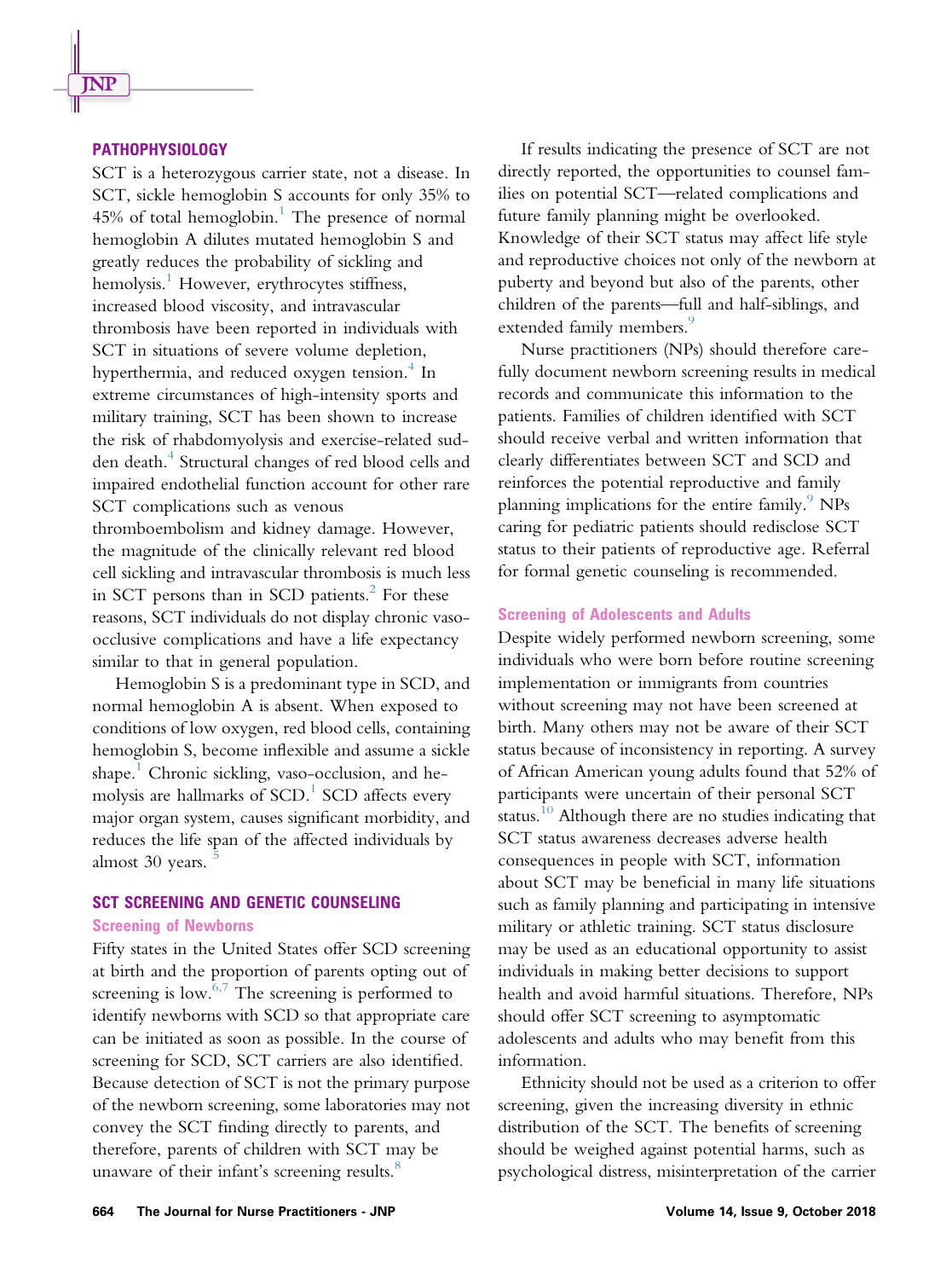status, and possible insurance, employment, and marriage discrimination.<sup>8</sup> The decision to screen should be patient-centered, and screening should be linked to meaningful counseling.

#### Screening of Military Personnel

There is no universal requirement for SCT screening in the military, and screening practices of military service personnel vary by service branch. The US Army does not require universal SCT screening, whereas the Air Force, Marines, and Navy continue to use screening protocols for SCT at enlistment.<sup>8</sup> The Army maintains practices to diminish the risk of exercise-related illness for all soldiers, irrespective of their SCT status. $11$  Universal precautionary measures that prevent dehydration and physical exhaustion have been shown to decrease exercise-induced death in all soldiers, including those with  $SCT$ .<sup>11</sup>

### Screening of Athletes

The National Collegiate Athletic Association asserts that SCT is not an impediment to competitive sport participation but recommends SCT status verification for all student athletes.<sup>[12](#page-6-0)</sup> The American Academy of Pediatrics, American Society of Hematology, and the Sickle Cell Disease Association of America contest SCT status confirmation due to a concern that SCTpositive athletes would be discriminated against based on their SCT status and could be denied sport participation and athletic scholarships.<sup>[8](#page-6-0)</sup> Instead, they recommend establishing universal precautions to the benefit of all student-athletes without requiring disclosure of the athletes' SCT status and, therefore, minimizing the risk of discrimination.<sup>8</sup>

#### Prenatal Screening

The American College of Obstetricians and Gynecologists endorses SCT screening for all pregnant women. [13](#page-6-0) The rationale for prenatal screening is to identify individuals whose offspring are at risk for SCD. If the screening results demonstrate that the mother is a SCT carrier, then paternal evaluation is needed to adequately assess fetal risk.<sup>[13](#page-6-0)</sup> Fetal diagnosis via chorionic villus sampling may be offered to pregnant couples (if both partners are carriers) to determine whether the fetus has SCD and allow parents to make reproductive choices based on this information. $^{13}$ 

Despite these recommendations, however, prenatal screening and fetal diagnosis raise serious ethical concerns because the clinical phenotype of the affected infant is difficult to predict, and a parental decision about pregnancy continuation strongly depends on the gestational age at diagnosis.<sup>[14](#page-6-0)</sup> Confirmed fetal SCD does not alter obstetrical care in most cases, as this condition typically has no adverse effects on the fetus, mother, or course of pregnancy. [14](#page-6-0)

#### SCT Genetic Counseling

Disclosure of positive SCT should be accompanied by genetic counseling conducted by a genetic counselor or knowledgeable practitioner.<sup>[15](#page-6-0)</sup> Genetic counseling is particularly important at 3 major life course points: early infancy—when newborn screening results may affect future siblings; adolescence—when intensive athletic training may be initiated; and early adulthood—when family planning decisions become important.<sup>[15](#page-6-0)</sup> During a counseling session, information regarding the specific meaning of the recessive trait, the risk of a few very rare SCT-related complications, and the risk of having an offspring with SCD should be conveyed. The individual with SCT should be encouraged to discuss SCT within their own families and with their reproductive partner, who should be offered screening and counseling. The information about an individual genetic risk and reproductive options (eg, preimplantation diagnosis of embryos retrieved during an in vitro fertilization, prenatal diagnosis, partnering with an individual with normal hemoglobin) should be delivered without providing any specific recommendations about the best course of action, thus acknowledging that an individual's decision is dictated by personal preferences.

# SCT COMPLICATIONS AND CONSIDERATIONS FOR PRACTICE

Although SCT is generally regarded as a benign carrier condition, current evidence suggests that SCT is associated with relatively uncommon complications. Due to the large number of SCT individuals, NPs should be aware of these potential health sequelae. NPs should encourage SCT individuals to disclose/redisclosure their carrier status at every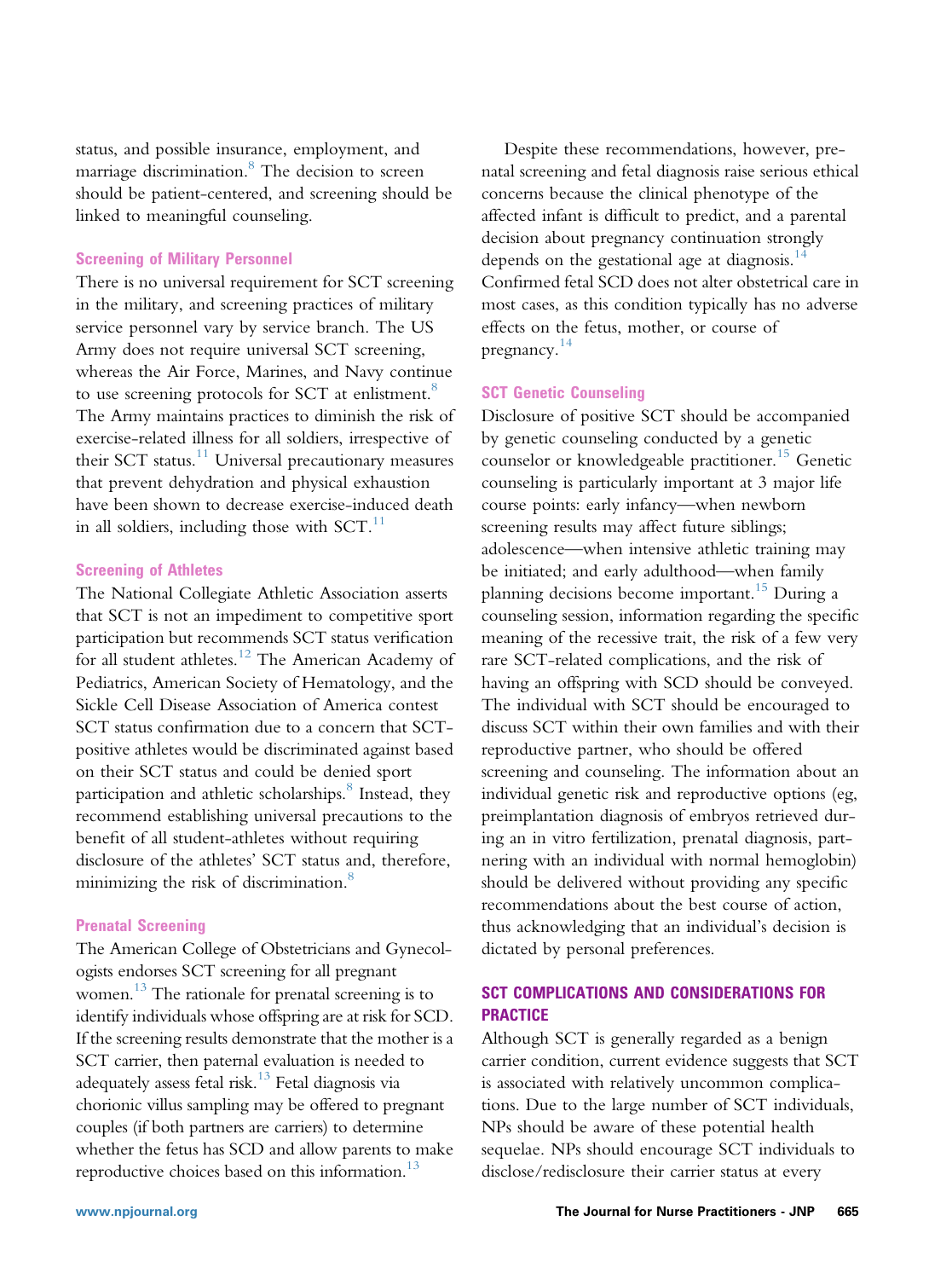health care encounter, including primary care, emergency department visits, and surgical clearance. The Table outlines SCT complications and practice considerations.

#### Exercise-Related Injuries

Routine physical activities do not pose health risks. Concerns have been raised about a higher risk of exercise-induced sudden death and rhabdomyolysis that occur in SCT individuals when exposed to conditions of extreme physical stress.<sup>8</sup> These complications have been reported in military recruits and elite athletes when hypoxia within anaerobic skeletal muscles leads to massive sickling, multi-organ damage, and death. A retrospective cohort study of

47,944 black American soldiers revealed that SCT increased a risk of rhabdomyolysis—but not death— with strenuous physical activity.<sup>[11](#page-6-0)</sup> These data support the practice in the military of using precautionary measures (slow build-up of exercise intensity, sufficient time for rest, and adequate hydration) in all soldiers, regardless of their SCT status. Maintaining these precautions has been demonstrated to decrease exercise-related mortality in  $SCT$ .<sup>[11](#page-6-0)</sup>

NPs should counsel SCT individuals regarding their elevated risk and reinforce the importance of precautionary steps to prevent dehydration, hyperthermia, and exhaustion during intense physical activity. However, athletes often do not design their own training routines. There is also a predominant

| Complication                                    | Preventative Measures and Management Considerations                                                                                                                                                                                                                                                                                                                                                                              |
|-------------------------------------------------|----------------------------------------------------------------------------------------------------------------------------------------------------------------------------------------------------------------------------------------------------------------------------------------------------------------------------------------------------------------------------------------------------------------------------------|
| Chronic kidney disease                          | • Consider screening of SCT individuals for CKD with serum creatinine and urine albumin                                                                                                                                                                                                                                                                                                                                          |
| Renal medullary carcinoma                       | • Evaluate SCT individuals with unexplained and persistent hematuria with renal imaging<br>studies (computed tomography or intravenous pyelography)                                                                                                                                                                                                                                                                              |
| Asymptomatic hematuria                          | • Exclude renal neoplasm, glomerular disease, infection, nephrolithiasis, and trauma in<br>SCT individuals with persistent gross hematuria                                                                                                                                                                                                                                                                                       |
| Exercise-induced<br>complications               | • Advocate for universal precautions for all athletic programs<br>• Counsel SCT individuals participating in exertional activities:<br>$\geq$ to gradually buildup performance levels<br>$\geq$ allow adequate time for rest<br>$\geq$ maintain adequate hydration<br>$\ge$ stop any activity with onset of muscle cramping and fatigue                                                                                          |
| Splenic infarct                                 | • Counsel SCT individuals traveling to high altitude:<br>$\geq$ to ascend gradually<br>$\geq$ allow sufficient time to acclimatization<br>$\geq$ avoid dehydration and exertion<br>• Suspect splenic infarct in SCT individuals travelling to high altitude if they exhibit a sudden<br>onset of left-sided abdominal pain<br>• Treat splenic infarct with supportive measures (eg, changing altitude, hydration,<br>analgesics) |
| Traumatic hyphema                               | • SCT patients with traumatic hyphema should be immediately referred to<br>ophthalmology care                                                                                                                                                                                                                                                                                                                                    |
| Pulmonary embolism                              | • Counsel SCT individuals about a risk of VTE<br>• Counsel SCT airline travelers frequently ambulate and perform leg exercises while seated<br>• Consider anticoagulation in special settings (eg, surgery, acute medical illness for which<br>thromboprophylaxis is indicated)                                                                                                                                                  |
| Reproductive risk of having<br>a child with SCD | • Encourage SCT individuals to disclose SCT status to family members and reproductive<br>partner<br>• Encourage family members of SCT individuals to be screened<br>• Refer to genetic counseling                                                                                                                                                                                                                                |

Table. Sickle Cell Trait Complications and Management Considerations

 $CKD =$  chronic kidney disease;  $SCD =$  sickle cell disease;  $SCT =$  sickle cell trait; VTE = venous thromboembolism.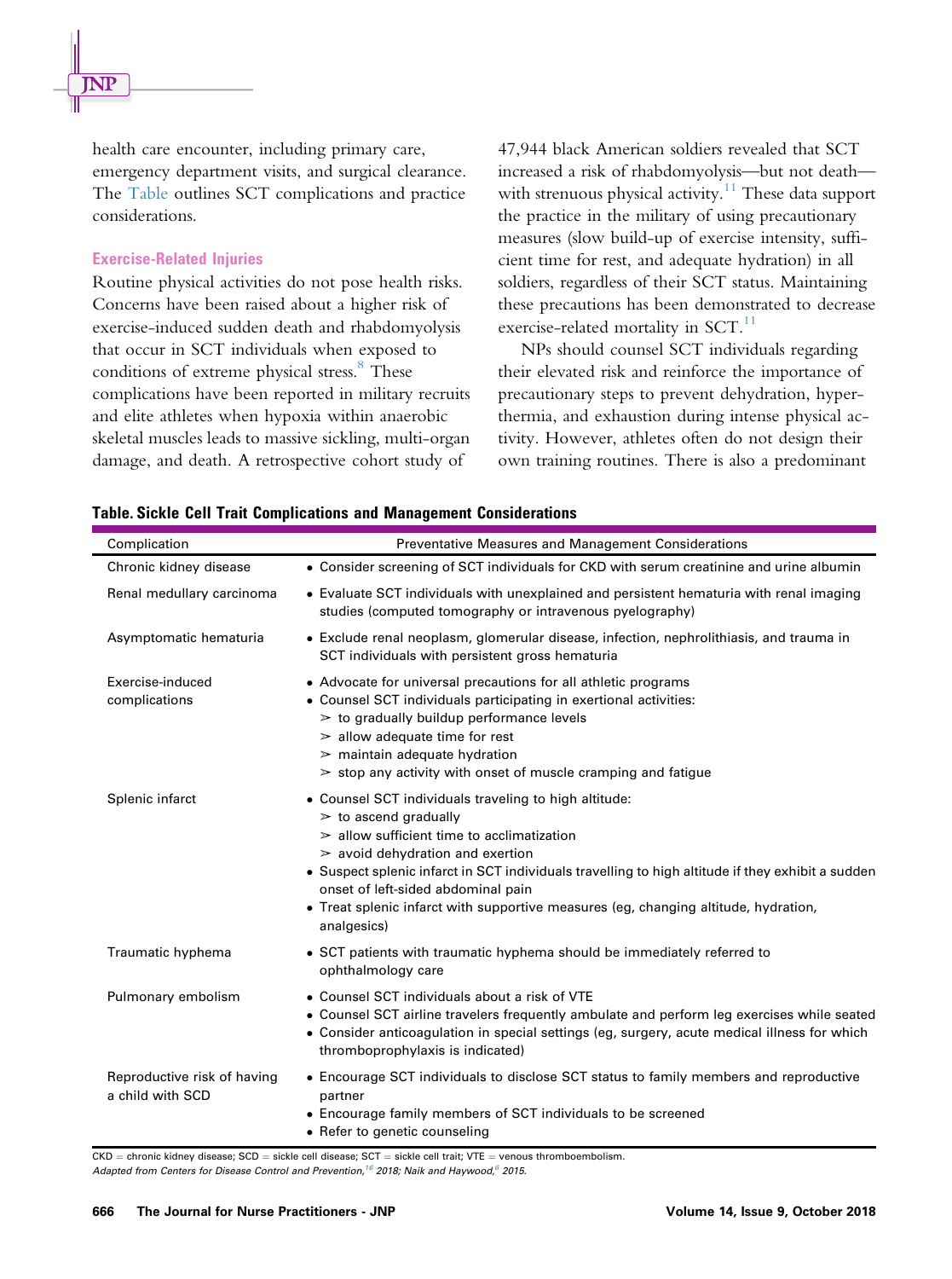competitive sport culture by which athletes are pushed beyond their limits, and those who cannot keep up are not given the same opportunities.<sup>[8](#page-6-0)</sup> Therefore, responsibilities for enforcing universal precautions should be placed on personnel overseeing athletic activities, including NPs. Creating universal policies with a focus on safety of all athletes, including those with SCT, should be an important priority of NPs.

#### Renal Complications

Renal dysfunctions are the most common SCT-related complications.<sup>[8](#page-6-0)</sup> Physiologic medullary hypoxia and sluggish blood flow through the renal medulla promote overt sickling and contribute to the particular vulnerability of the kidney.<sup>[8](#page-6-0)</sup> The prevalence of asymptomatic hematuria and decreased ability to concentrate urine is higher in individuals with SCT than in those with normal hemoglobin.<sup>[2](#page-6-0)</sup> Renal medullary carcinoma, a rare and aggressive tumor with a poor prognosis, occurs almost solely in young SCT individuals.<sup>2</sup> NPs should promptly evaluate SCT patients presenting with unexplained hematuria and flank pain. Diagnostic imagining is needed for timely identification of renal malignancies.

Recent research has established an association between SCT and chronic kidney disease, with an approximate risk of  $6\%$ .<sup>[17](#page-7-0)</sup> Because black individuals have a disproportionally greater risk of kidney dysfunctions compared with other ethnicities, SCT may be viewed as an important, previously unknown, risk factor of chronic renal insufficiency in this patient population. At present, there is no therapy that prevents the progression of nephropathy specific to SCT. Testing for SCT in patients with renal abnormalities is of unclear benefit.<sup>2</sup> NPs may consider periodic monitoring of asymptomatic SCT carriers with serum creatinine, glomerular filtration rate, and urine albumin, with further evaluation based on the results.

# Venous Thromboembolism

Venous thromboembolism (VTE) has been reported in SCT individuals. $8 \text{ Low oxygen tension within}$  $8 \text{ Low oxygen tension within}$ venous valves of the lower extremities may predispose to overt sickling and increased coagulation activity.<sup>[18](#page-7-0)</sup> In a large general population cohort of

30,424 individuals, the risk of VTE and, in particular, pulmonary embolism was 2-times higher in SCT individuals than in people with a normal hemoglobin variant.<sup>[18](#page-7-0)</sup> A similar risk has been described in hospitalized patients with  $SCT$ .<sup>[7](#page-6-0)</sup> Currently, there are no data on the benefits of routine SCT testing as part of the thrombophilia workup in patients presenting with VTE; however, it appears prudent to consider SCT as a possible risk factor for VTE and counsel individuals with SCT about avoiding conditions that may increase thrombotic risk (eg, prolonged immobility). NPs should consider prophylactic anticoagulation for SCT patients in specific clinical situations (eg, surgery, acute medical illness), especially if they have a strong family history of VTE or other VTE risk factors.

#### Pregnancy-Related Considerations

The presence of SCT does not elevate a risk of pregnancy-related complications in affected women. In a cohort study with more than 20,000 black women, SCT carrier status did not increase perinatal death rates or the risk of preeclampsia.<sup>[14](#page-6-0)</sup> Although gestation is known to increase hypercoagulability, an epidemiologic study of 12,000 pregnant women found that SCT did not further raise the risk of VTE during pregnancy.<sup>19</sup>

### Vaso-Occlusive Events

Splenic infarct is an uncommon complication of SCT occurring in the setting of reduced oxygen tension at high altitudes while climbing mountains.<sup>[8](#page-6-0)</sup> Splenic infarcts are usually minimally symptomatic and selflimiting. $\delta$  The presenting symptom is left upperquadrant abdominal pain. Most cases of splenic infarction can be adequately treated with lowering altitude, sufficient hydration, and analgesia, although splenectomy may be needed in severe instances.<sup>[8](#page-6-0)</sup> NPs should counsel SCT travelers to high altitude to maintain precautionary measures such as ascending gradually, allowing sufficient time for acclimatization, and limiting exertion.

Priapism has also been reported in SCT carriers,<sup>[8](#page-6-0)</sup> although there is a lack of evidence to confirm this association. In published case reports, priapism occurred in the setting of other potential precipitating factors, such as cocaine use.<sup>[8](#page-6-0)</sup>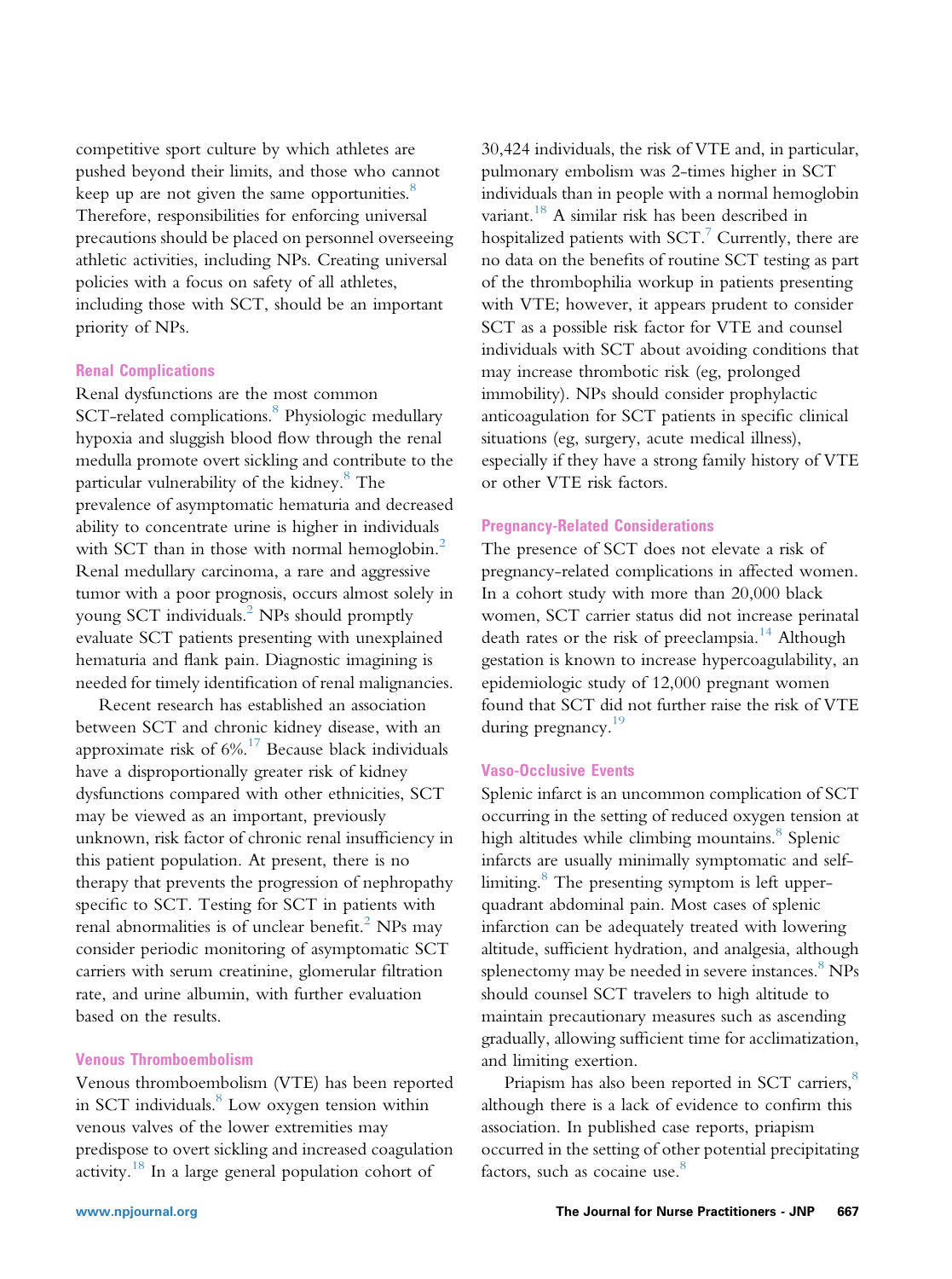SCT individuals are at higher risk for traumatic hyphema (ie, collection of blood in the anterior eye chamber due to injury), with a subsequent elevation in intraocular pressure and a risk of vision loss. Individuals with SCT who develop traumatic hyphema should be immediately referred to ophthalmology care. NPs should counsel SCT people about importance of seeking medical attention for eye injuries or severe abdominal pain that occurs when travelling to high altitude areas.

## Cardiovascular Risk

Underlying hypercoagulability with SCT has been proposed as a concerning factor, but there has been no evidence thus far to support an association between SCT and cardiovascular complications.<sup>[8](#page-6-0)</sup> A recent meta-analysis that included more than 19,400 participants demonstrated no greater risk of ischemic stroke in people with  $SCT<sup>20</sup>$  $SCT<sup>20</sup>$  $SCT<sup>20</sup>$  Other studies reported no increased odds of heart failure, hypertension, diabetes, or metabolic syndrome in people with SCT.<sup>4</sup> This evidence offers some reassurance that SCT does not elevate the risk of cardiovascular and cerebrovascular complications.

#### MANAGEMENT CONSIDERATIONS

Individuals with SCT should be managed similarly to the general population. However, NPs should be aware of some unique issues that may arise while caring for SCT individuals. Referral to the SCT toolkit developed by the American Society of Hematology together with the Centers for Disease Control and Prevention and the Sickle Cell Disease Association of America should be offered.<sup>[16](#page-6-0)</sup>

#### Appropriate Laboratory Tests for SCT Screening

SCT cannot be identified on routine complete blood count or peripheral blood smear. Levels of hemoglobin and hematocrit, reticulocyte count, and erythrocytes indices (eg, mean corpuscular volume, mean corpuscular hemoglobin concentration) are within normal reference ranges in SCT. The SCT can be detected using hemoglobin electrophoresis, isoelectric focusing, or high-pressure liquid chroma-tography.<sup>[9](#page-6-0)</sup> In SCT, as opposed to SCD, both hemoglobin A and hemoglobin S are found, with the percentage of hemoglobin A (60%) greater than

hemoglobin S (40%).<sup>1</sup> Levels of hemoglobin S may be lower and difficult to detect in the presence of fetal hemoglobin in newborns.<sup>[1](#page-6-0)</sup> Repeat testing in  $6$ months (when production of fetal hemoglobin decreases) or DNA analysis can be used to establish SCT.

#### Evaluating Hematuria

Microscopic and macroscopic hematuria is common in SCT. The exact etiology of blood in the urine is unknown but is thought to be related to intravascular thrombosis in the renal medulla.<sup>[1](#page-6-0)</sup> In rare circumstances, hematuria maybe a manifestation of renal medullary carcinoma.<sup>[8](#page-6-0)</sup> NPs should thoroughly evaluate SCT patients presenting with hematuria. SCT-associated hematuria is a diagnosis of exclusion, and ruling out glomerulonephritis, urinary tract infection, nephrolithiasis, and malignancy is required before attributing the bleeding to SCT. Referral to nephrology or urology specialists is warranted.

#### Screening for Diabetes

Although not associated with diabetes, SCT may affect hemoglobin  $A1C$  (Hb $A_{1c}$ ) measurements. There has been growing evidence that the  $HbA_{1c}$ reading may underestimate the glucose level in individuals with SCT, which may affect diabetes diagnosis and monitoring.<sup>[21](#page-7-0)</sup> Because African Americans have an above-average prevalence of diabetes and diabetes-associated complications, the cost of inaccurately assessing the glucose level is high. $^{21}$ NPs should recognize that SCT may affect  $HbA_{1c}$ levels and consider performing oral glucose tolerance or fasting glucose tests in individuals with SCT.

#### Blood and Stem Cell Donation

Individuals with SCT can donate blood for the general blood supply and can serve as donors for solid organs and for hematopoietic cell transplantation.<sup>[3](#page-6-0)</sup> NPs should encourage people with SCT to consider registering as potential organ and tissue donors.

#### Birth Control

It is well known that combined oral contraceptives may raise a risk of thromboembolic events. However, this risk is not further increased in those contraceptive users who also have  $SCT<sup>19</sup>$  $SCT<sup>19</sup>$  $SCT<sup>19</sup>$  The use of combined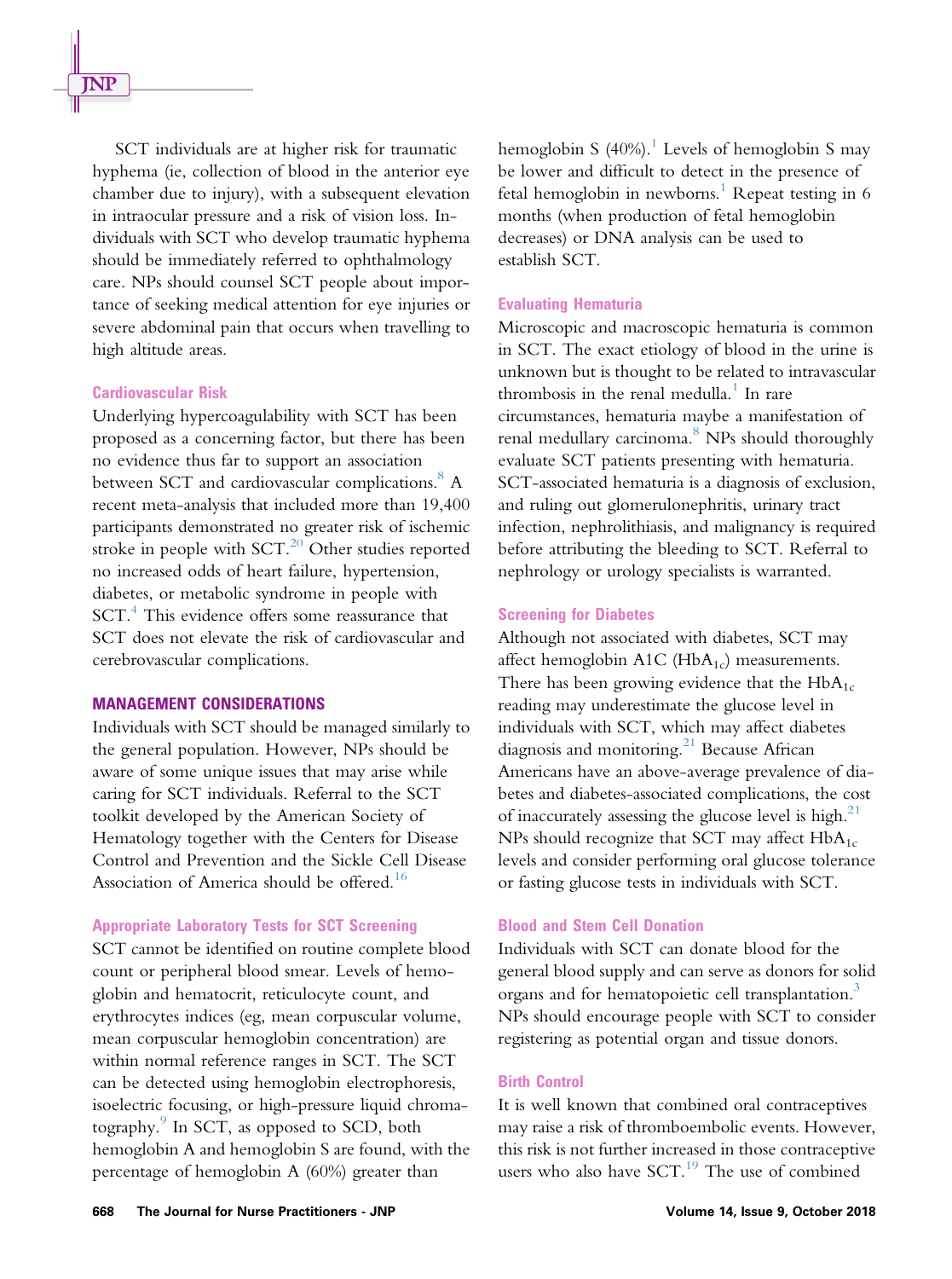<span id="page-6-0"></span>oral contraceptives is not contraindicated in women with SCT or SCD for this matter. Thus, NPs should not limit birth control options for SCT carriers with no other risk factors for VTE.

# REDUCING THE INCIDENCE OF SCD

Offering SCT screening and educating the public about SCT genetic risks may present an opportunity to affect reproductive behaviors and reduce the occurrence of SCD.<sup>9</sup> Knowledge of SCD inheritance is necessary for making informed choices concerning reproductive health. $^{22}$  $^{22}$  $^{22}$  Increasing the number of young men and women who are aware of their SCT status and understand SCT genetic vulnerability may possibly reduce the number of children inheriting  $SCD<sup>15</sup>$  Despite availability of screening programs, the acceptance of screening tests and public knowledge of inheritance of SCD remains lower than desired. Community-based surveys have consistently demonstrated limited awareness and understanding of SCD and SCT among African Americans.<sup>10</sup>

One of the barriers to information uptake maybe a lack of trust in health professionals, often because of previous unfair and unethical medical treatments.<sup>23</sup> Population screening programs of 1970s were often designed as targeted screening of African Americans, and several jurisdictions enacted laws requiring black individuals undergo screening for  $SCD<sup>23</sup>$  Because of their insensitivity to race-related concerns, these programs resulted in discrimination against African Americans.<sup>[23](#page-7-0)</sup> In certain states, school attendance and marriage licenses were precluded as a result of unwillingness to undergo screening. $^{23}$ 

Meaningful changes have been made to improve screening practices; however, mistrust continues as an issue when it comes to SCT/SCD screening and education. To overcome this barrier, NPs should collaborate with trusted community leaders and faithbased organizations for help in delivering information that is ethnically and culturally sensitive. $23$  Such organizations can also encourage persons to be tested for SCT and to be more open to disclosing SCT status to their partners and families. By partnering with community groups, NPs can improve public awareness and knowledge, and thus, potentially decrease the incidence and the healthcare burden of SCD.

#### **CONCLUSION**

SCT is carried by 5% of the global population. Carrier status increases the risk of having an offspring with SCT, and if the partner also has SCT, SCD. Although SCT was long been considered as benign, knowledge is accruing of uncommon but potentially severe complications associated with the SCT carrier status. Despite these associations, the life expectancy of people with SCT is similar to the general population. However, with the high prevalence of SCT, it is important that NPs be aware of these comorbidities. Through appropriate screening, education, referral to genetic counseling, and intervention, NPs may mitigate some of these complications and improve health outcomes for individuals with SCT. **JNP** 

#### References

- 1. [Natrajan K, Kutlar A. Disorders of hemoglobin structure: sickle cell anemia](http://refhub.elsevier.com/S1555-4155(18)30574-9/sref1) [and related abnormalities. In: Kaushansky K, Lichtman MA, Prchal JT, et al.,](http://refhub.elsevier.com/S1555-4155(18)30574-9/sref1) eds. Williams Hematology[. 9th Edition. New York, NY: McGraw-Hill](http://refhub.elsevier.com/S1555-4155(18)30574-9/sref1) [Education; 2015.](http://refhub.elsevier.com/S1555-4155(18)30574-9/sref1)
- 2. [Key NS, Connes P, Derebail VK. Negative health implications of sickle cell trait](http://refhub.elsevier.com/S1555-4155(18)30574-9/sref2) [in high income countries: from the football](http://refhub.elsevier.com/S1555-4155(18)30574-9/sref2) field to the laboratory. Br J Haematol. [2015;170\(1\):5-14.](http://refhub.elsevier.com/S1555-4155(18)30574-9/sref2)
- 3. Centers for Disease Control and Prevention. Sickle Cell Disease (SCD). [https://](https://www.cdc.gov/ncbddd/sicklecell/traits.html) [www.cdc.gov/ncbddd/sicklecell/traits.html](https://www.cdc.gov/ncbddd/sicklecell/traits.html). Published June 22, 2017. Accessed February 9, 2018.
- 4. Lanzkron S, Naik RP. Negative studies shape the state of sickle trait. Blood. 2017;129(6):661-662. [https://doi.org/10.1182/blood-2016-12-753400.](https://doi.org/10.1182/blood-2016-12-753400)
- 5. [Benenson I, Jadotte Y, Echevarria M. Factors in](http://refhub.elsevier.com/S1555-4155(18)30574-9/sref5)fluencing utilization of hospital [services by adult sickle cell disease patients: a systematic review.](http://refhub.elsevier.com/S1555-4155(18)30574-9/sref5) JBI [Database System Rev Implement Rep.](http://refhub.elsevier.com/S1555-4155(18)30574-9/sref5) 2017;15(3):765-808.
- 6. National Newborn Screening and Genetics Resource Center. Status Report: National Newborn Screening Status Report. [http://genes-r-us.uthscsa.edu/](http://genes-r-us.uthscsa.edu/sites/genes-r-us/files/nbsdisorders.pdf) sites/genes-r-us/fi[les/nbsdisorders.pdf](http://genes-r-us.uthscsa.edu/sites/genes-r-us/files/nbsdisorders.pdf). Accessed February 6, 2018.
- 7. Njau G, Odoi A. Investigation of predictors of newborn screening refusal in a large birth cohort in North Dakota, USA. Maternal Child Health. 2018 Jul 16. <https://doi.org/10.1007/s10995-018-2598-7>. [Epub ahead of print].
- 8. Naik RP, Haywood C. Sickle cell trait diagnosis: clinical and social implications. Hematology American Soc Hematol Educ Program. 2015;2015(1):160-167. [https://doi.org/10.1182/asheducation-2015.1.160.](https://doi.org/10.1182/asheducation-2015.1.160)
- 9. [Ojodu J, Hulihan MM, Pope SN, Grant AM; Centers for Disease Control and](http://refhub.elsevier.com/S1555-4155(18)30574-9/sref9) [Prevention \(CDC\). Incidence of sickle cell trait](http://refhub.elsevier.com/S1555-4155(18)30574-9/sref9)–United States, 2010. MMWR [Morb Mortal Wkly Rep.](http://refhub.elsevier.com/S1555-4155(18)30574-9/sref9) 2014;63(49):1155-1158.
- 10. Harrison SE, Walcott CM, Warner TD. Knowledge and awareness of sickle cell trait among young African American adults. West J Nurs Res. 2017;39(9):1222-1239. <https://doi.org/10.1177/0193945916665089>.
- 11. Nelson DA, Deuster PA, Carter R 3rd, Hill OT, Wolcott VL, Kurina LM. Sickle cell trait, rhabdomyolysis, and mortality among U.S. Army soldiers. N Engl J Med. 2016;375(5):435-442. [https://doi.org/10.1056/NEJMoa1516257.](https://doi.org/10.1056/NEJMoa1516257)
- 12. National Collegiate Athletic Association. Sport Science Institute. Sickle Cell Trait. [http://www.ncaa.org/sport-science-institute/sickle-cell-trait.](http://www.ncaa.org/sport-science-institute/sickle-cell-trait) Published September 12, 2016. Accessed February 11, 2018.
- 13. Committee on Genetics, Rink B, Romero S, Biggio JR Jr, Saller DN Jr, Giardine R. Carrier screening for genetic conditions. Committee Opinion No. 691. Obstet Gynecol. 2017;129:e41-e55. [https://doi.org/10.1097/AOG](https://doi.org/10.1097/AOG.0000000000001952) [.0000000000001952.](https://doi.org/10.1097/AOG.0000000000001952)
- 14. Kuo K, Caughey AB. Contemporary outcomes of sickle cell disease in pregnancy. Am J Obstet Gynecol. 2016;215(4). 505e1-5.505, [https://doi.org/10](https://doi.org/10.1016/j.ajog.2016.05.032) [.1016/j.ajog.2016.05.032](https://doi.org/10.1016/j.ajog.2016.05.032).
- 15. Taylor C, Kavanagh P, Zuckerman B. Sickle cell trait—neglected opportunities in the era of genomic medicine. JAMA. 2014;311(15):1495. [https://doi.org/10](https://doi.org/10.1001/jama.2014.2157) [.1001/jama.2014.2157.](https://doi.org/10.1001/jama.2014.2157)
- 16. Centers for Disease Control and Prevention. Sickle Cell Disease (SCD). Sickle Cell Trait Toolkit. <https://www.cdc.gov/ncbddd/sicklecell/toolkit.html>. Published April 13, 2018. Accessed February 11, 2018.